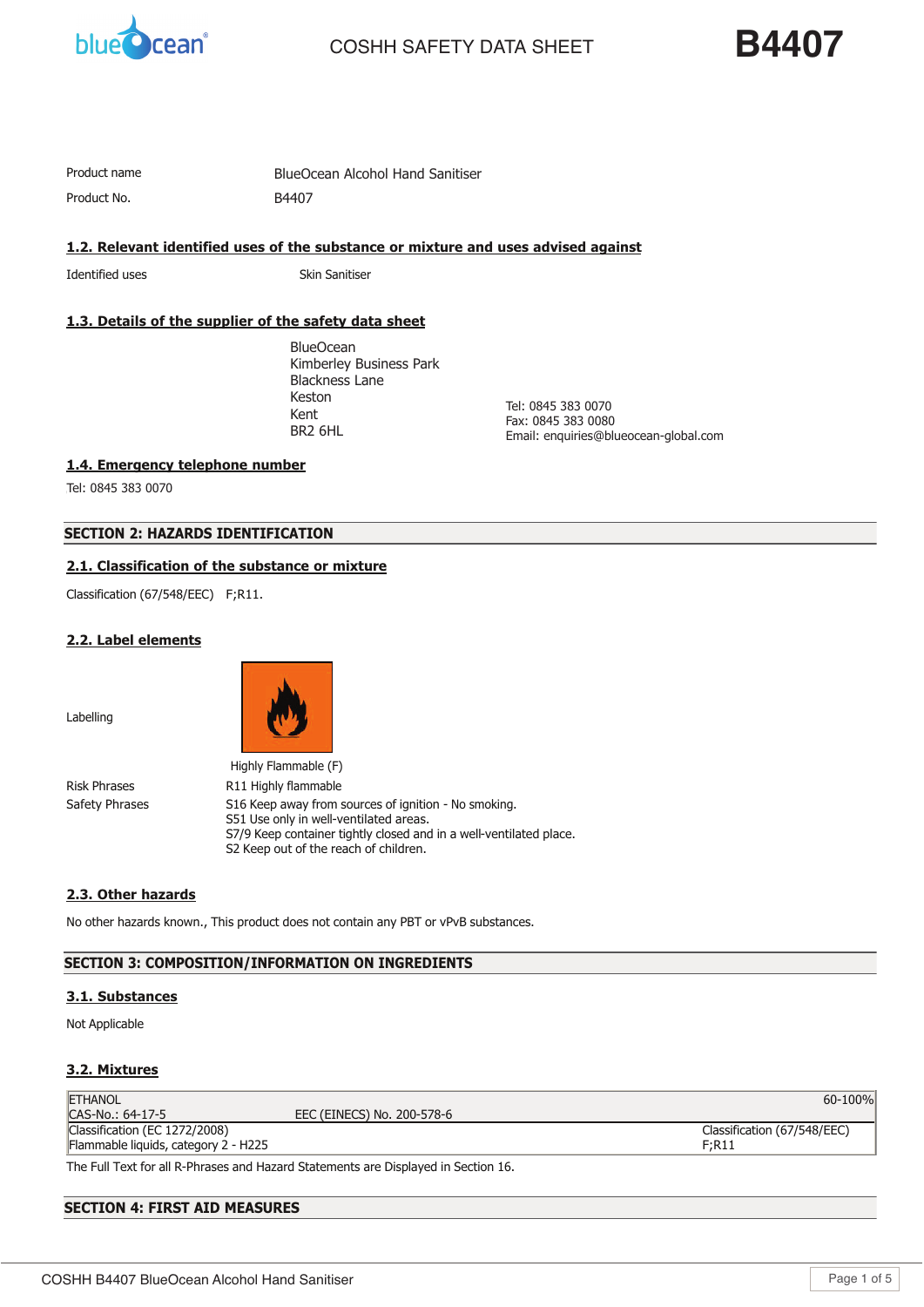

COSHH SAFFTY DATA SHFFT



# **4.1. Description of first aid measures**

| General information |                                                                                                                                                                        |
|---------------------|------------------------------------------------------------------------------------------------------------------------------------------------------------------------|
| <b>Inhalation</b>   | Move into fresh air and keep at rest.                                                                                                                                  |
| Ingestion           | Rinse mouth thoroughly., Get medical attention if any discomfort continues.                                                                                            |
| Skin contact        | Not applicable                                                                                                                                                         |
| Eye contact         | Promptly wash eyes with plenty of water while lifting the eye lids., Continue to rinse for at least 15 minutes., Get<br>medical attention if any discomfort continues. |

#### **4.2. Most important symptoms and effects, both acute and delayed**

| Inhalation   | Vapours may cause drowsiness and dizziness.                                      |
|--------------|----------------------------------------------------------------------------------|
| Ingestion    | May cause stomach pain or vomiting., Diarrhoea.                                  |
| Skin contact | Irritating to skin., Prolonged or repeated exposure may cause severe irritation. |
| Eye contact  | Irritation is likely.                                                            |

#### **4.3. Indication of any immediate medical attention and special treatment needed**

Treat Symptomatically.

#### **SECTION 5: FIREFIGHTING MEASURES**

#### **5.1. Extinguishing media**

Extinguishing media Alcohol resistant foam., Dry chemicals, sand, dolomite etc., Carbon dioxide (CO2)., DO NOT use water if avoidable.

#### **5.2. Special hazards arising from the substance or mixture**

Unsuitable extinguishing media

#### **5.3. Advice for firefighters**

Special Fire Fighting Special Fire Fighting<br>Procedures

## **SECTION 6: ACCIDENTAL RELEASE MEASURES**

#### **6.1. Personal precautions, protective equipment and emergency procedures**

Avoid contact with eyes., For personal protection, see section 8.

#### **6.2. Environmental precautions**

Not relevant considering the small amounts used.

#### **6.3. Methods and material for containment and cleaning up**

Stop leak if possible without risk., Absorb in vermiculite, dry sand or earth and place into containers., Flush with plenty of water to clean spillage area., Do not contaminate water sources or sewer.

#### **6.4. Reference to other sections**

For personal protection, see section 8. For waste disposal, see section 13.

# **SECTION 7: HANDLING AND STORAGE**

#### **7.1. Precautions for safe handling**

Avoid contact with eyes.

#### **7.2. Conditions for safe storage, including any incompatibilities**

Store in tightly closed original container in a dry, cool and well-ventilated place., Keep in original container.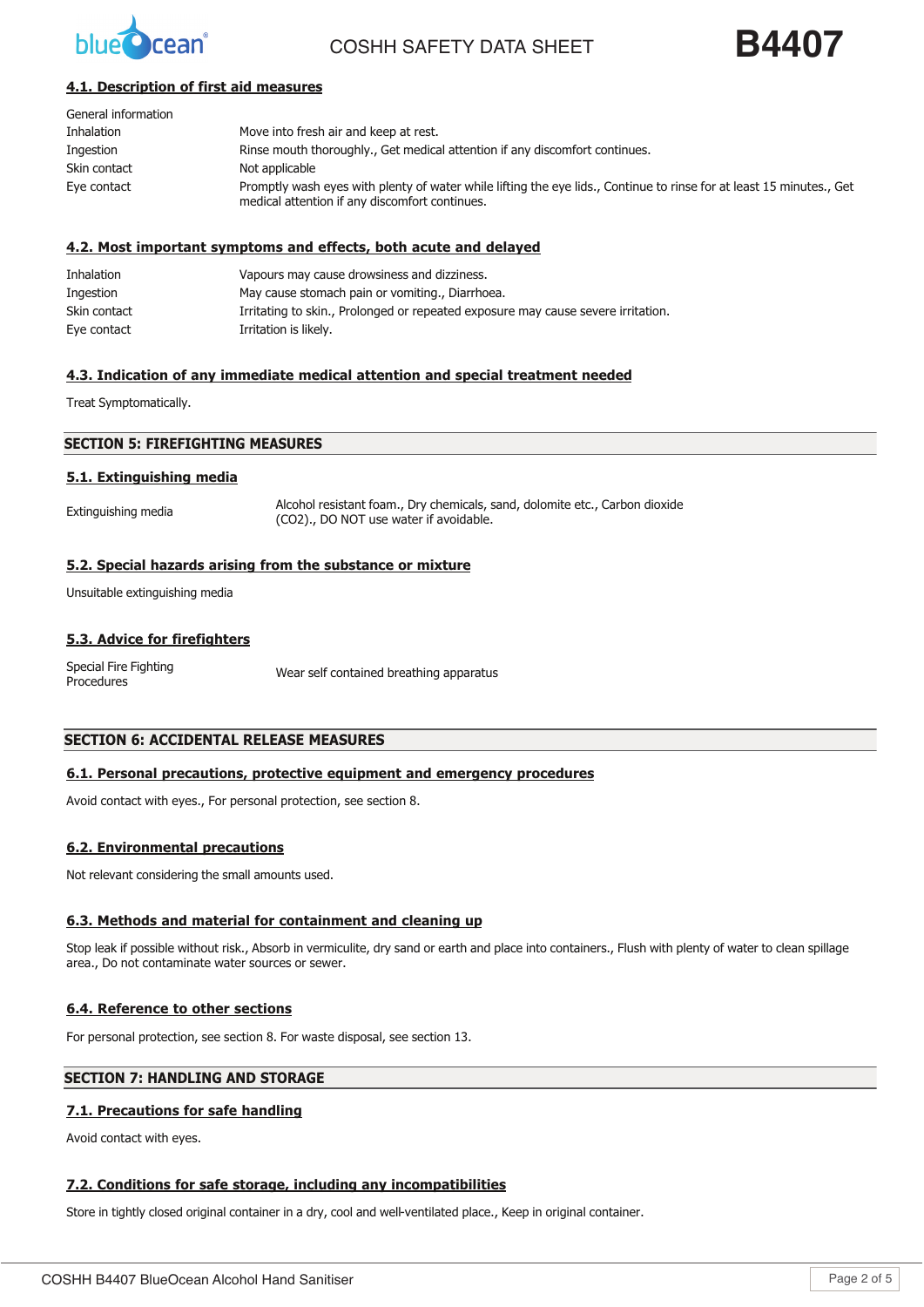

# **7.3. Specific end use(s)**

See product label for detailed usage and instructions.

| <b>SECTION 8: EXPOSURE CONTROLS/PERSONAL PROTECTION</b> |            |                    |               |              |
|---------------------------------------------------------|------------|--------------------|---------------|--------------|
| 8.1. Control parameters                                 |            |                    |               |              |
| Name                                                    | <b>STD</b> | TWA - 8 Hrs        | STEL - 15 Min | <b>Notes</b> |
| <b>ETHANOL</b>                                          | WEL        | 1000 ppm1920 mg/m3 |               |              |
| $WEL = Workplace Exposure Limits$                       |            |                    |               |              |
| 8.2. Exposure controls                                  |            |                    |               |              |
| Protective equipment                                    |            |                    |               |              |
| Respiratory equipment                                   |            | Not relevant       |               |              |
| Eye protection                                          |            | Not relevant       |               |              |
| Skin protection                                         |            | Not applicable     |               |              |
|                                                         |            |                    |               |              |

# **SECTION 9: PHYSICAL AND CHEMICAL PROPERTIES**

## **9.1. Information on basic physical and chemical properties**

| Appearance               | Viscous, Liquid       |
|--------------------------|-----------------------|
| Colour                   | Colourless.           |
| Odour                    | Characteristic.       |
| Relative density         | $0.87 - 0.88$ @ 20 °C |
| pH-Value, Conc. Solution |                       |
| Flash point $(°C)$       | 19                    |
|                          |                       |

# **SECTION 10: STABILITY AND REACTIVITY**

### **10.1. Reactivity**

Stable under normal temperature conditions.

#### **10.2. Chemical stability**

Stable under normal temperature conditions.

#### **10.3. Possibility of hazardous reactions**

None known

# **10.4. Conditions to avoid**

Avoid heat, flames and other sources of ignition.

# **10.5. Incompatible materials**

Strong oxidising substances.

# **10.6. Hazardous decomposition products**

During fire, toxic gases (CO, CO2) are formed.

# **SECTION 11: TOXICOLOGICAL INFORMATION**

#### **11.1. Information on toxicological effects**

| Toxicological information | No toxicological data is available for this mixture, however data can be provided for specific raw materials upon<br>reauest. |
|---------------------------|-------------------------------------------------------------------------------------------------------------------------------|
| Inhalation                | Vapours may cause drowsiness and dizziness.                                                                                   |
| Ingestion                 | May cause stomach pain or vomiting., Diarrhoea.                                                                               |
| Skin contact              | Irritating to skin., Prolonged or repeated exposure may cause severe irritation.                                              |
| Eye contact               | Irritation is likely.                                                                                                         |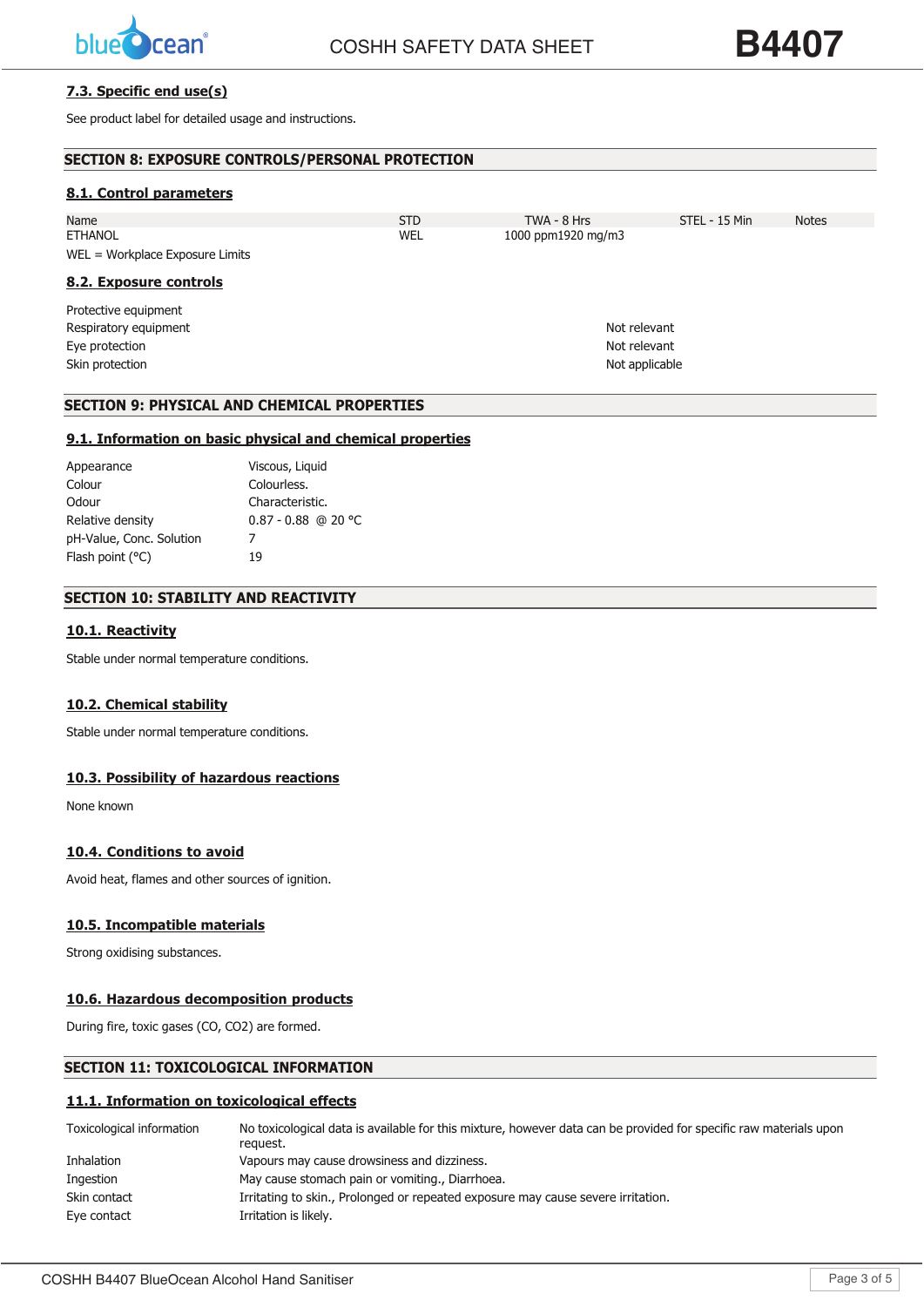

**COSHH SAFETY DATA SHEET** 

**B4407** 

# **SECTION 12: ECOLOGICAL INFORMATION**

# **12.1. Toxicity**

Not classed as Hazardous to the Environment but release to the environment should be avoided.

# **12.2. Persistence and degradability**

Degradability The surfactants contained within the product comply with the biodegradability criteria as laid down in Regulation (EC) No 648/2004.

### **12.3. Bioaccumulative potential**

Bioaccumulative potential The product does not contain any substances expected to be bioaccumulating.

# **12.4. Mobility in soil**

Mobility: The product is soluble in water.

# **12.5. Results of PBT and vPvB assessment**

This product does not contain any PBT or PvB substances

# **12.6. Other adverse effects**

None known

# **SECTION 13: DISPOSAL CONSIDERATIONS**

# **13.1. Waste treatment methods**

Dispose of waste and residues in accordance with local authority requirements.

### **SECTION 14: TRANSPORT INFORMATION**

#### **14.1. UN number**

| UN No. (ADR/RID/ADN) | 1170 |
|----------------------|------|
| UN No. (IMDG)        | 1170 |
| UN No. (ICAO)        | 1170 |

### **14.2. UN proper shipping name**

Proper Shipping Name: ETHANOL SOLUTION

# **14.3. Transport hazard class(es)**

| ADR/RID/ADN Class          | Class 3: Flammable liquids. |
|----------------------------|-----------------------------|
| <b>IMDG Class</b>          | 3                           |
| <b>ICAO Class/Division</b> | 3                           |
| <b>Transport Labels</b>    |                             |
| 14.4. Packing group        |                             |
| ADR/RID/ADN Packing group  | П                           |
| <b>IMDG Packing group</b>  | П                           |
| <b>ICAO Packing group</b>  | П                           |

# **14.5. Environmental hazards**

Environmentally Hazardous substance/Marine Pollutant No